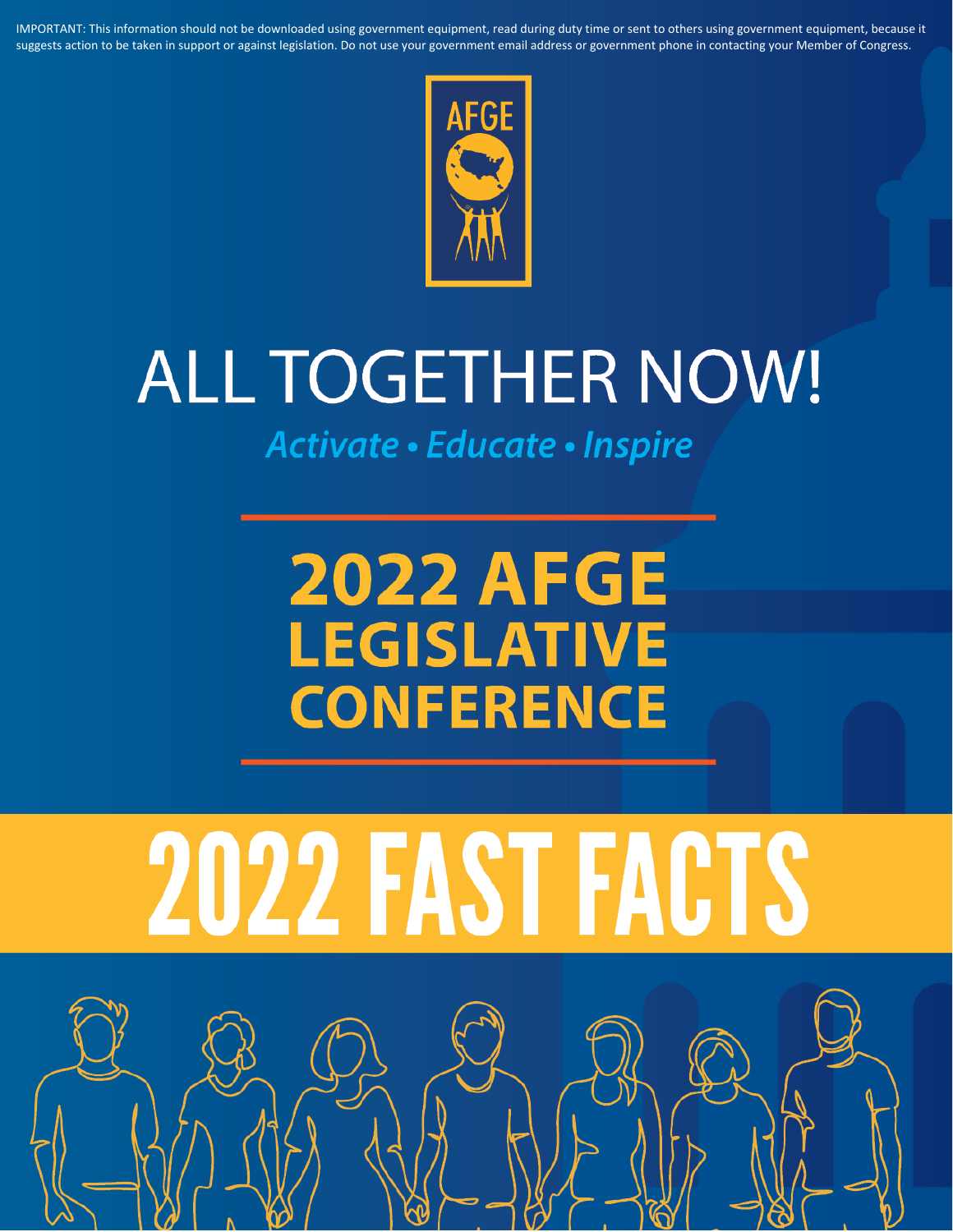#### **FEDERAL PAY FAST FACTS**

- •It's time to restore the purchasing power of federal wages and salaries. Since 2011, federal pay hasgone up by just 15.1 percent, leaving the inflation-adjusted value of federal wages and salaries at least 9.2% lower than it was a decade ago, using data from the year ending December 31, 2021.
- •AFGE supports The FAIR Act, bills introduced by Representative Gerry Connolly and Senator BrianSchatz that provide a federal pay raise of 5.1% for 2023 as a means of restoring federal employee living standards.
- •The boundaries of local pay areas should be unified for the General Schedule and Federal WageSystems. Pay area boundaries for both systems should be governed by commuting rates, whichis the definition of a local labor market. Retaining old boundaries for hourly workers creates enormous inequities between the two pay systems.
- •Some lawmakers and contractors posing as "good government" experts continue to push for a new white collar pay system that allows managers and political appointees to decide whether and by how much to adjust each federal employee's pay. They would also reallocate pay from the bottom of the scale in order to fund raises at the top, trying to recreate the vast pay inequities thatprevail in the private sector.
- •Such an approach inevitably results in politicization, inconsistency, inequity and discrimination inpay, just as it did during the George W. Bush era NSPS experiment at DoD. One crucial virtue of the GS system is its objectivity. Salaries are set for particular jobs, not individuals, so there is littlediscrimination in pay based on race, gender, or other non-merit factors.
- •The only problem with federal pay comes from a failure to fund market comparability rates. So-called pay for performance schemes are just Trojan horses for redistribution of payroll from the bottom to the top and open the door to discrimination and politicization in pay.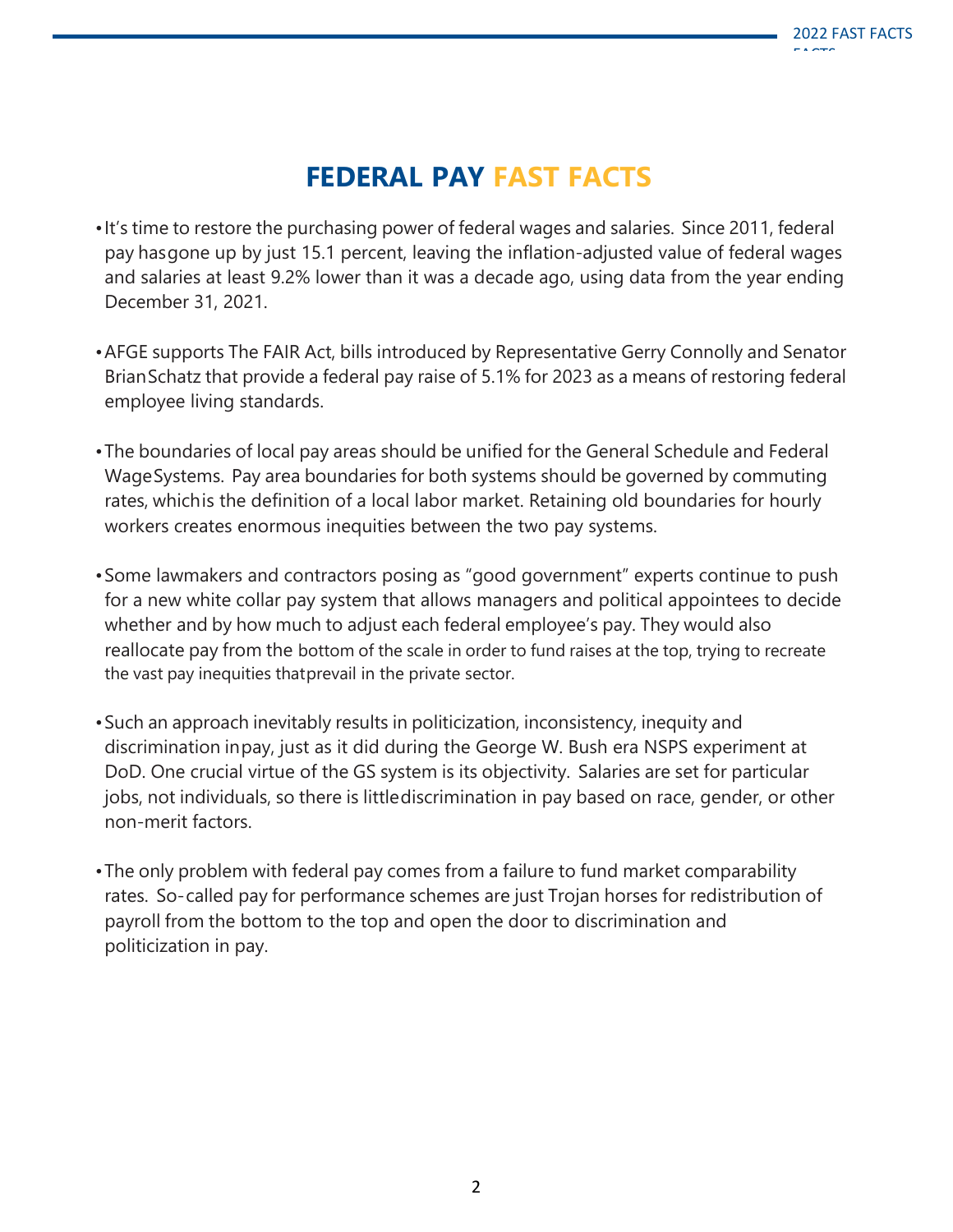#### **ATTACKING THE CIVIL SERVICE FAST FACTS**

- •Under the slogan of "employee accountability" some politicians are pushing schemes that undermine the civil service by reducing or eliminating open competition for jobs, due process and union representation for federal employees. They want to make it easy to hire and easy to firefederal employees.
- •On the hiring end are calls for "direct hiring" and "excepted service" hiring that avoid veterans'preference and open competition.
- •On the firing end is rhetoric about the difficulty of getting rid of "poor performers" and"wrongdoers."
- •Advocates of this kind of change wrap themselves in the banner of "good government" but thetruth is that weakening or undermining the civil service makes "good government" impossible.
- •Transparency, accountability, and protection from corruption and politicization are the rationalesfor civil service protections. These principles are the foundation of the merit system. If these protections are weakened, government will be less transparent, less accountable, and more of a spoils system than merit system.
- •The 115th Congress passed a bill that drastically altered the right to appeal adverse actions and terminations at VA. It superseded CBAs, shortened timeframes and lowered evidentiary standardsfor managers. Representative Connor Lamb (D-Pa) has introduced H.R. 6682, the Protecting VA Employees Act to repeal the law that undermines civil service protections A DoD pilot limits all attorneys and cybersecurity workers to terms of two to eight years. Nonrenewal of a term is a firing with no appeal right, no accountability for corruptpersonnel practices.
- •Bills that target just one agency or one group of federal employees within an agency donot mean that civil service protections for everyone else are safe. In each case, the bill is a first step toward undermining the apolitical civil service and expanding privatization of government work.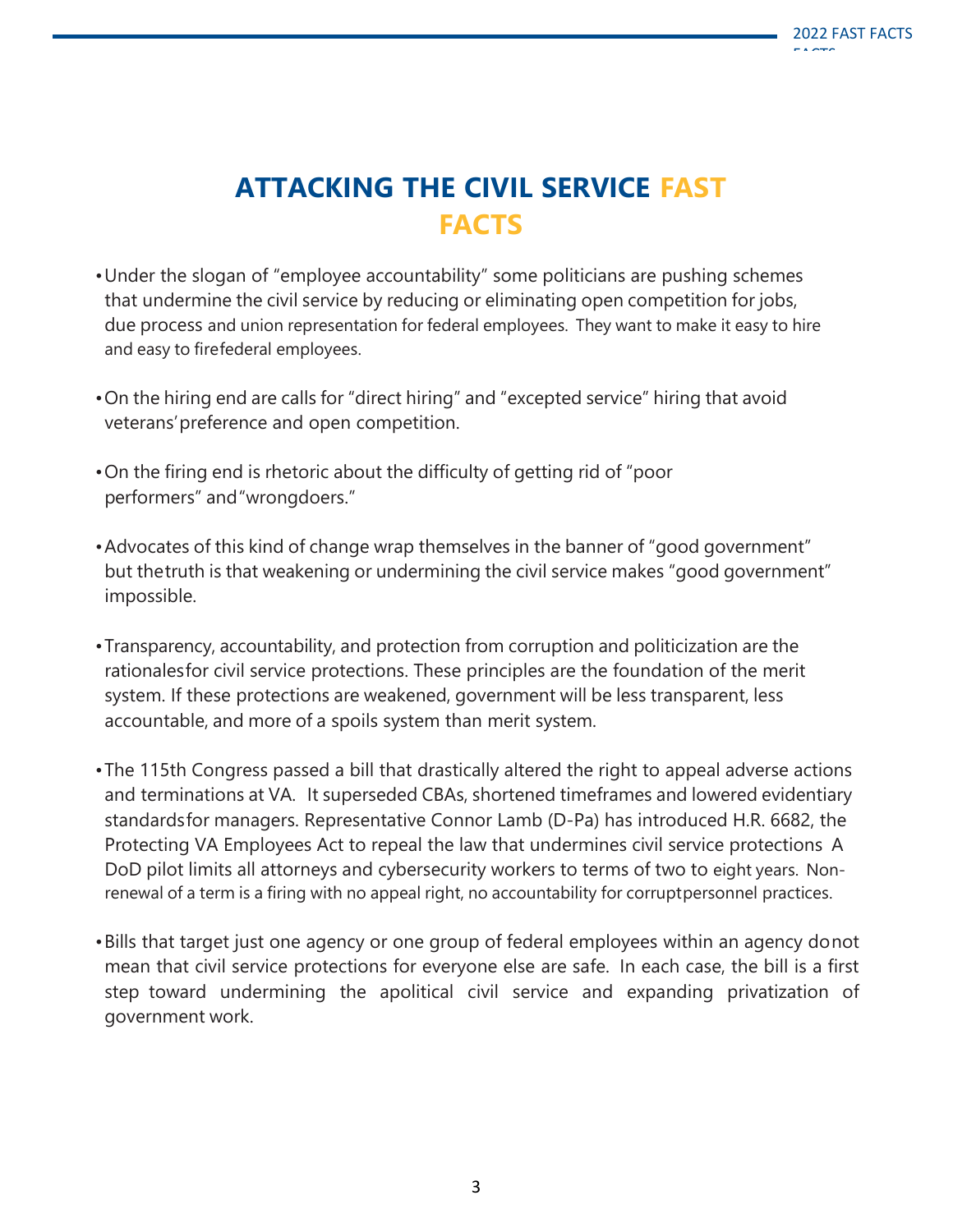#### **FEDERAL RETIREMENT FAST FACTS**

- •The past administration threatened to force all FERS employees to pay 7% of salary for their annuities. In the private sector, 96% of workers withtraditional pensions pay nothing toward this benefit.
- •Elimination of the FERS supplement was proposed by the Trump administration, as was the eliminationof FERS COLAs, and reductions in CSRS COLAs, as well as a change in the basis for annuity calculation from high 3 to high 5. These changes would have applied to all current FERS employees.
- •There are already three tiers under the Federal Employees Retirement System (FERS). Tier One is forthose who entered the system from its inception in 1986 through 2012. They pay 0.8% of salary for their pension, along with 6.2% of salary for Social Security. This totals 7% of salary, the same amountfederal employees paid for the Civil Service Retirement System (CSRS) that FERS replaced.
- •Tier Two is for those who entered the system in calendar year 2013. They pay 3.1% of salary for their pension, along with 6.2% of salary for Social Security. This cut offset \$15 billion for the extension of unemployment insurance benefits. Although this was a temporary expense, it was a permanent cut tothese employees' compensation.
- •Tier Three is for those who entered the system in 2014. They pay 4.4% of salary for their pension and 6.2% of salary for Social Security, 3.6 percentage points more than Tier One and 1.3 percentage points more than Tier Two. As unjustified as these increases are, House Republicans have proposed having noFERS annuity at all for new hires.
- •Congress should repeal the retirement cuts affecting those hired after 2013. The federal governmentshould neither follow nor accelerate declining living standards for this generation or the next.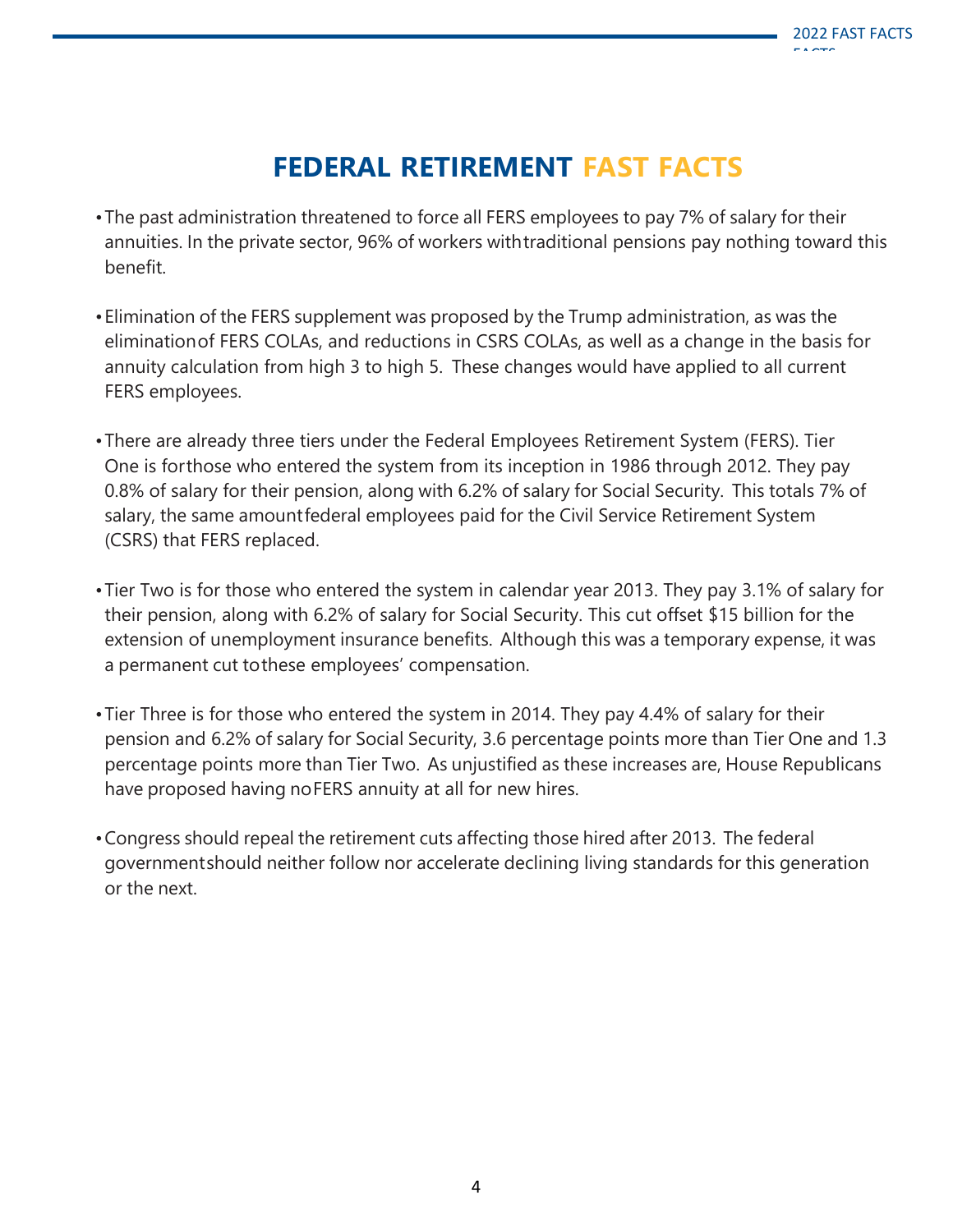#### **SOURCING FAST FACTS**

- •Congress should continue the moratorium on the use of OMB Circular A-76 until OMB rewrites it to correct its many flaws, especially those that burden in-house cost calculations with doublecounting and other disadvantages in the cost comparison process.
- •The moratorium should also continue until agencies comply with Congress's mandate that they inventory their service contracts so that the numbers and costs associated with the contractor workforce becomes known for purposes of budget planning and learning how much inherentlygovernmental work has been improperly outsourced.
- •Agencies should manage their in-house workforces by budgets and workloads—rather than arbitrary constraints, like caps, freezes, and cuts. If agencies have work to do and money to pay forthat work, then they should be allowed to use federal employees if that would be consistent with law, cost, and policy.
- •Hiring freezes and/or arbitrary constraints on the number of civilian federal employees force managers to use contractors, even when they cost more or the work is inherently governmental.
- •If the Congress wants to reduce the cost of the federal government's overall workforce, it should decide which functions should no longer be performed and then reduce the relevant in-house and contractor workforces accordingly. Federal employees are the least expensive workforce thegovernment employs. Replacing cost-effective federal employees with expensive contractors is awaste of taxpayer dollars.
- •It is widely acknowledged that contractors cost more, particularly for long-term services; consequently, the quickest way for the Congress to reduce the cost of the federal government'soverall workforce is to replace contractors with more cost-efficient federal employees.